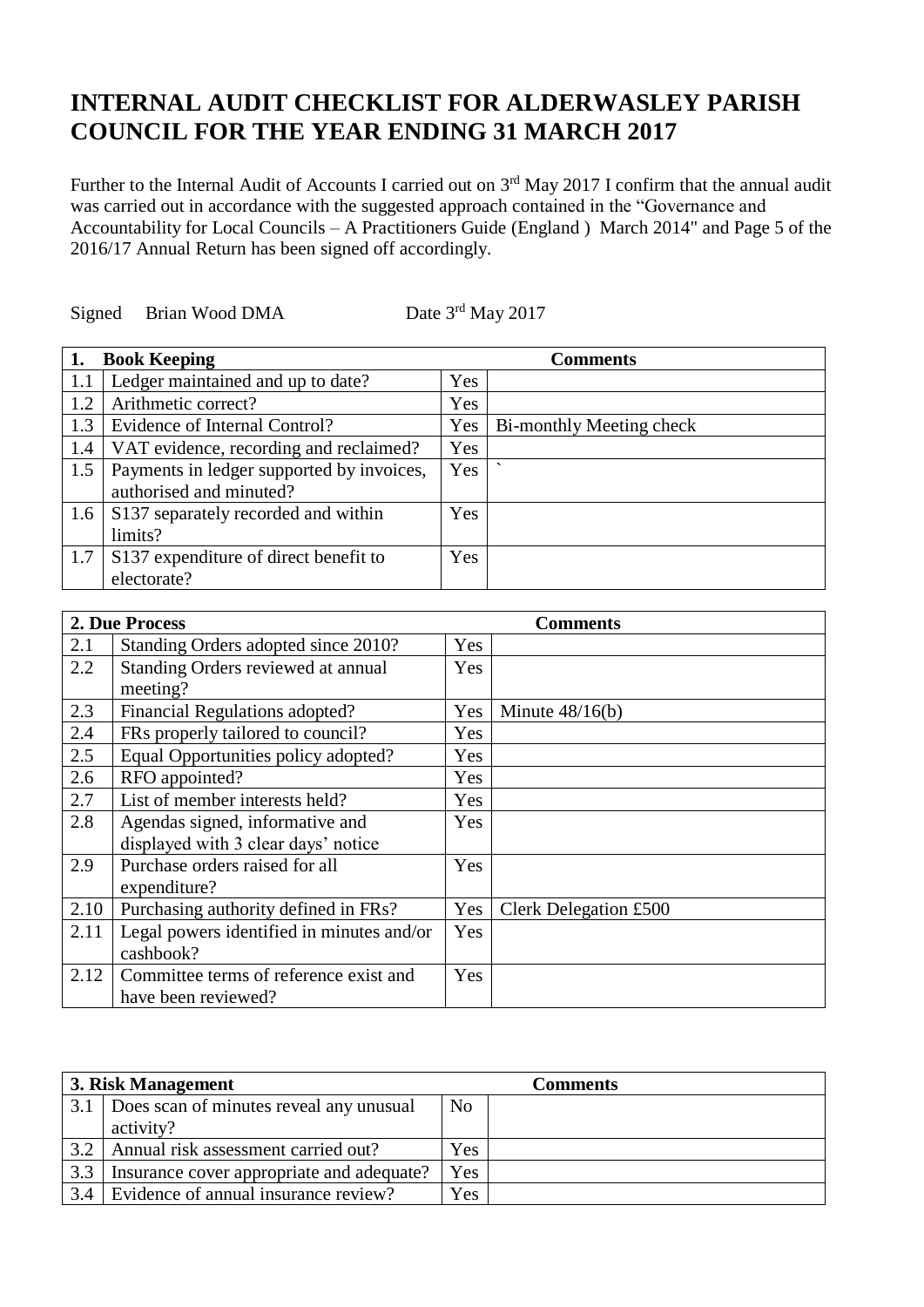| 3.5 | Internal financial controls documented and | Yes. |  |
|-----|--------------------------------------------|------|--|
|     | evidenced?                                 |      |  |
| 3.6 | Minutes initialled, each page identified   | Yes  |  |
|     | and overall signed?                        |      |  |
| 3.7 | Regular reporting and minuting of bank     | Yes  |  |
|     | balance?                                   |      |  |
| 3.8 | S137 expenditure minuted?                  | Yes  |  |

| 4. Budget |                                          |                | <b>Comments</b> |
|-----------|------------------------------------------|----------------|-----------------|
| 4.1       | Annual budget to support precept?        | <b>Yes</b>     |                 |
| 4.2       | Has budget been discussed and adopted by | Yes            |                 |
|           | council?                                 |                |                 |
| 4.3       | Any reserves earmarked?                  | N <sub>o</sub> |                 |
| 4.4       | Any unexplained variances from budget?   | N <sub>o</sub> |                 |
| 4.5       | Precept demand correctly minuted?        | <b>Yes</b>     |                 |

|     | 5. Payroll – Clerk                         |     | <b>Comments</b> |
|-----|--------------------------------------------|-----|-----------------|
|     | Contract of employment?                    | Yes |                 |
| 5.2 | Tax code issued / contracted out?          | Yes |                 |
|     | 5.3   PAYE / NI evidence?                  | Yes |                 |
| 5.4 | Has council approved salary paid?          | Yes |                 |
|     | 5.5 Other payments reasonable and approved | Yes |                 |
|     | by council?                                |     |                 |

|     | 6. Payroll – Other                        | <b>Comments</b> |  |
|-----|-------------------------------------------|-----------------|--|
| 6.1 | Contract of employment?                   | N/A             |  |
| 6.2 | Does council have public liability cover? | N/A             |  |
| 6.3 | Tax code(s) issued?                       | N/A             |  |
| 6.4 | Minimum wage paid?                        | N/A             |  |
|     | 6.5 Complaints procedure in place?        | Yes             |  |

|     | <b>7. Asset Control</b>                            |            | <b>Comments</b> |
|-----|----------------------------------------------------|------------|-----------------|
| 7.1 | Does council keep a register of all material   Yes |            |                 |
|     | assets owned?                                      |            |                 |
| 7.2 | Is asset register up to date?                      | <b>Yes</b> |                 |
| 7.3 | Value of individual assets included?               | Yes        |                 |
| 7.4 | Inspected for risk and H $\&$ S?                   | Yes        |                 |

| <b>8. Bank Reconciliations</b> |                                          | Comments       |  |
|--------------------------------|------------------------------------------|----------------|--|
| 8.1                            | Is there a bank reconciliation for each  | Yes            |  |
|                                | account?                                 |                |  |
| 8.2                            | Reconciliation carried out on receipt of | Yes            |  |
|                                | statement?                               |                |  |
| 8.3                            | Any unexpected balancing entries in any  | N <sub>o</sub> |  |
|                                | reconciliation?                          |                |  |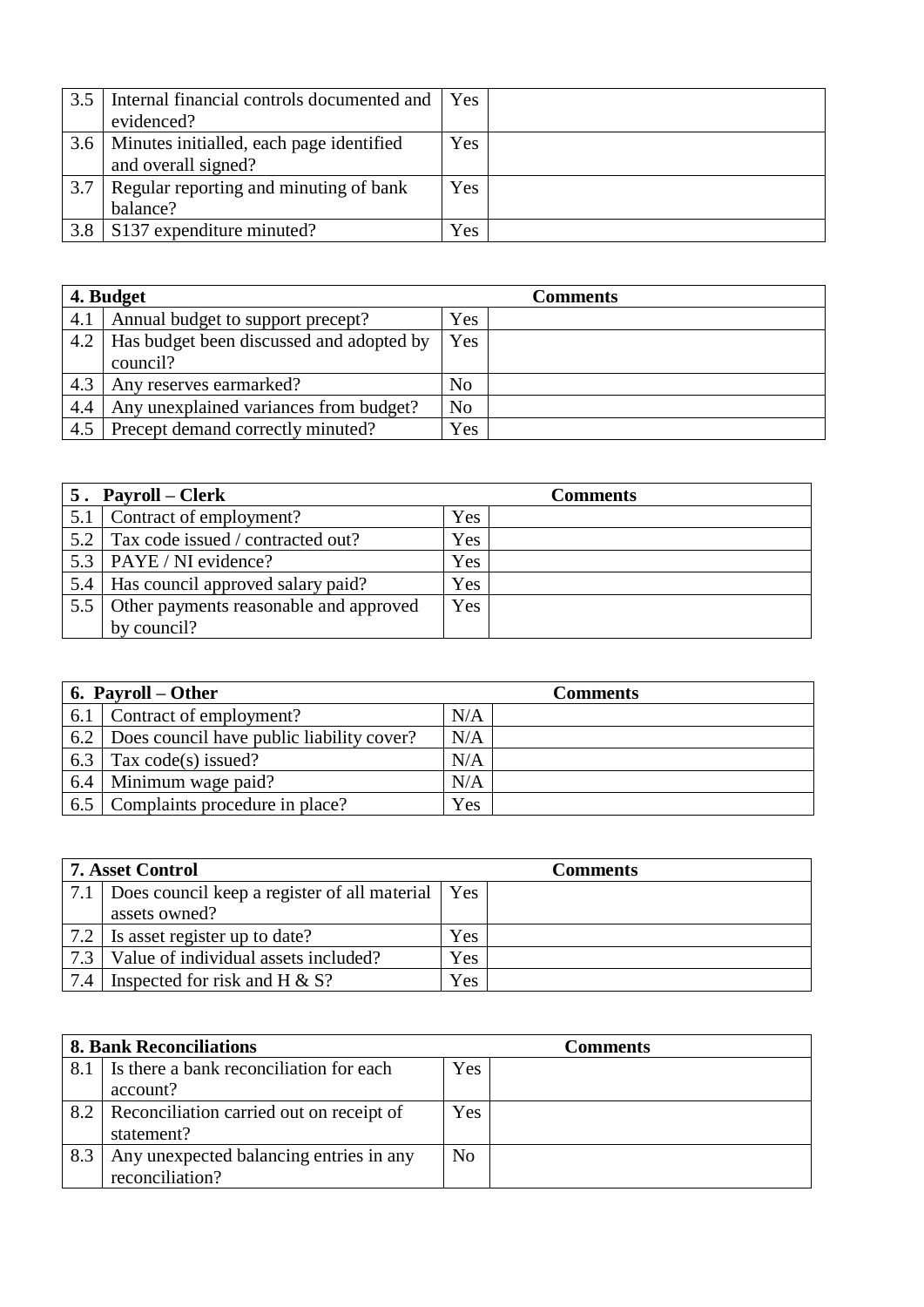|     | 9. Year End Procedures                     |     | <b>Comments</b> |
|-----|--------------------------------------------|-----|-----------------|
| 9.1 | Year-end accounts prepared on correct      | Yes |                 |
|     | accounting basis?                          |     |                 |
| 9.2 | Bank statements and ledger reconcile?      | Yes |                 |
| 9.3 | Underlying financial trail from records to | Yes |                 |
|     | presented accounts?                        |     |                 |
| 9.4 | Where appropriate, debtors and creditors   | Yes |                 |
|     | properly recorded?                         |     |                 |
| 9.5 | Has council agreed, signed and minuted     | Yes |                 |
|     | sections $1 \& 2$ of the annual return?    |     |                 |

|      | 10. Miscellaneous                         |     | <b>Comments</b> |
|------|-------------------------------------------|-----|-----------------|
| 10.1 | Have points raised at the last audit been | N/A |                 |
|      | addressed?                                |     |                 |
|      | 10.2   Has the council adopted a Code of  | Yes |                 |
|      | Conduct since July 2012?                  |     |                 |
| 10.3 | Is eligibility for General Power of       | Yes |                 |
|      | Competence properly evidenced?            |     |                 |
| 10.4 | Are all electronic files backed up?       | Yes |                 |
| 10.5 | Do arrangements for public inspection of  | Yes |                 |
|      | council's records exist?                  |     |                 |

| 11. Charities                           |     | <b>Comments</b> |
|-----------------------------------------|-----|-----------------|
| 11.1   Charities reported and accounted | N/A |                 |
| separately                              |     |                 |

| <b>Transaction Spot Check</b> |                   |                          |                       |                |
|-------------------------------|-------------------|--------------------------|-----------------------|----------------|
| Check No                      |                   | 2                        | 3                     | $\overline{4}$ |
| Ledger date                   | 13.06.2016        | 07.06.16                 | 15.11.2016            |                |
| Item/Budget heading           | Web Site          | <b>Transparency Fund</b> | S <sub>137</sub>      |                |
| Ref/cheque no.                | 478               | 473                      | 487                   |                |
| Order minute ref              | 21/16             | 12/16                    | 41/16                 |                |
| Delivery evidence             | Web Site          | Laptop                   |                       |                |
| Payment minute ref            | 2/46              | 12/16                    | 41/16                 |                |
| Invoice value                 | £660              | £344.98                  | £18                   |                |
| Minute value                  | £660              | £344.98                  | £18                   |                |
| Cheque value                  | £660              | £344.98                  | £18                   |                |
| Statement value               | £660              | £344.98                  | £18                   |                |
| Timely payment                | 13.6. - 19.7.2016 | 28.03. -07.04.2016       | $11.11. - 15.11.2016$ |                |
| VAT recorded                  | £110              | £68.99                   | N/A                   |                |
| S137 recorded in ledger       | N/A               | N/A                      | Yes                   |                |
| S137 minuted                  | N/A               | N/A                      | Yes                   |                |
| <b>Notes</b>                  |                   |                          |                       |                |
|                               |                   |                          |                       |                |
|                               |                   |                          |                       |                |